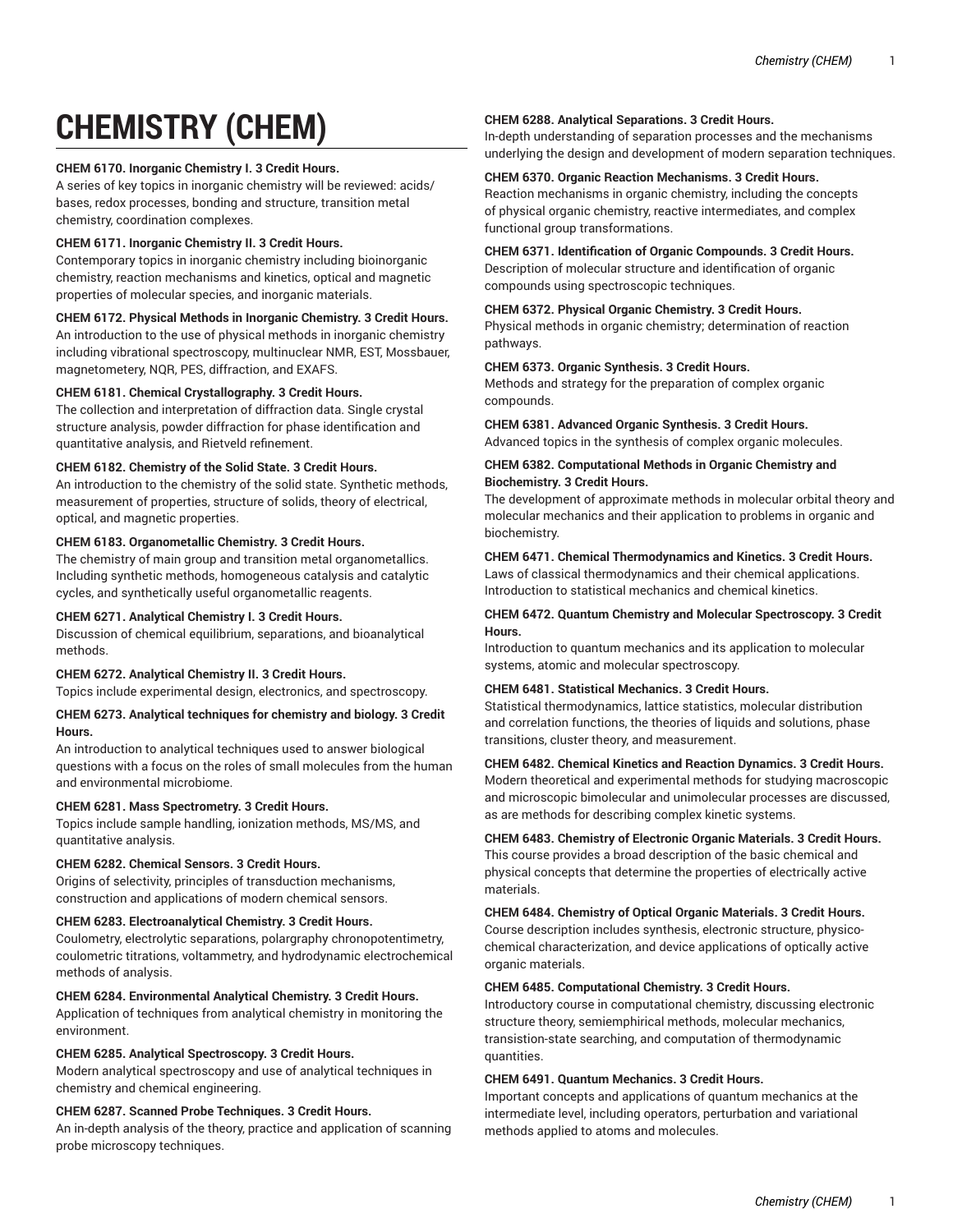# **CHEM 6492. Molecular Spectroscopy. 3 Credit Hours.**

Study of energy of electronic transitions in molecules, selection rules, excitation processes, and laser spectroscopy.

### **CHEM 6501. Biochemistry I. 3 Credit Hours.**

The chemistry and biochemistry of proteins, lipids, carbohydrates, nucleic acids, and other biomolecules.

#### **CHEM 6502. Biochemistry II. 3 Credit Hours.**

The chemistry and biochemistry of proteins, lipids, carbohydrates, nucleic acids, and other biomolecules.

# **CHEM 6571. Enzymology and Metabolism. 3 Credit Hours.**

Structure and chemistry of enzymes, enzyme mechanism, enzyme kinetics, enzyme inhibitors, and medicinal chemistry.

#### **CHEM 6572. Macromolecular Structure. 3 Credit Hours.**

Principles of protein, nucleic acid, and membrane structure. Major emphasis on protein folding, detailed description of three-dimensional structure of proteins and nucleic acids.

#### **CHEM 6573. Molecular Biochemistry. 3 Credit Hours.**

Current topics in molecular biology including eukaryotic transcriptions, RNA processing, repair and recombination, immunity, viruses, DNA fingerprinting, and genome sequencing.

#### **CHEM 6581. Protein Crystallography. 3 Credit Hours.**

Application of crystallographic principles to the structure determination of macromolecules by molecular replacement, multiple isomorphous replacements. High-speed data collection methods and cryocrystallography.

#### **CHEM 6582. Biophysical Chemistry. 3 Credit Hours.**

Applications of the principles and techniques of physical chemistry in biochemistry, with emphasis in the equilibrium and dynamic behavior of macromolecules in solution.

#### **CHEM 6583. Drug Design and Discovery. 3 Credit Hours.**

Application of principles of chemistry and biology to the creation of knowledge leading to the introduction of new therapeutic agents.

#### **CHEM 6584. Contemporary Biochemistry. 3 Credit Hours.**

Topics vary from year to year, but will include subjects from the biochemical literature, such as in Journal of Biological Chemistry.

#### **CHEM 6750. Preparation and Reaction of Polymers. 3 Credit Hours.**

A detailed treatment of the reactions involved in the synthesis of both human-made and natural polymers, including preparation and degradative reactions of polymer systems. Crosslisted with CHE and PTFE 6750.

#### **CHEM 6751. Physical Chemistry of Polymer Solutions. 3 Credit Hours.**

Study of polymer solutions, polymer miscibility, absorptions, sorptions, plasticization, molecular weights, molecular weight distributions, and interfacial phenomena using thermodynamics and statistical mechanics. Crosslisted with CHE, MSE, and PTFE 6751.

#### **CHEM 6752. Polymer Characterization. 4 Credit Hours.**

This course introduces the student to surface, near-surface, and structural methods of polymer characterization. Specialized techniques critical to physical structure are emphasized. Crosslisted with CHE, MSE, and PTFE 6752.

#### **CHEM 6755. Theoretical Chemistry of Polymers. 3 Credit Hours.**

Thermodynamics and microscopic dynamics of polymers. Fundamental concepts, including scaling concepts, governing anisotropy of polarizability, phase transitions, morphology, time-dependent correlations, etc. are discussed. Crosslisted with MSE and PTFE 6755.

# **CHEM 6756. Discovery of Signaling Molecules. 3 Credit Hours.**

The diversity of chemical signals between organisms and their structural specificities will be presented along with chemical and biological methods for isolating signaling molecules. Crosslisted with BIOL 6756 and CEE 6756.

#### **CHEM 6757. Advanced Polymer Chemistry. 3 Credit Hours.**

Advanced topics in synthetic polymerization methodology, polymer structure, and polymer properties in solution and the solid state.

#### **CHEM 6760. Biocatalysis and Metabolic Engineering. 3 Credit Hours.**

This course provides in-depth coverage of various topics in biocatalysis and metabolic engineering. Goals of this course are the development of an understanding of proteins as catalysts, their functioning in metabolic networks, their application in various industries, and recognition of their potential for addressing future challenges in science and engineering. Crosslisted with CHBE 6760.

# **CHEM 6765. Drug Design, Development and Delivery. 3 Credit Hours.**

Introduction to the pharmaceutical development process, including design of new drugs, synthesis and manufacturing issues, and methods of delivery into the body. Includes student presentations. Crosslisted with BMED 6765 and CHBE 6765.

**CHEM 6XXX. Chemistry Elective. 1-21 Credit Hours.**

**CHEM 7000. Master's Thesis. 1-21 Credit Hours.**

#### **CHEM 7001. Introduction to Research. 3 Credit Hours.**

Introduction to laboratory techniques, experimental design, library and database searching, presentations.

**CHEM 8000. Seminar in Chemistry. 1 Credit Hour.**

**CHEM 8001. Faculty Seminar. 1-3 Credit Hours.**

**CHEM 8002. Information Resources for Chemists and Biochemists. 2 Credit Hours.**

**CHEM 8003. Student Seminar. 1-3 Credit Hours.**

**CHEM 8801. Special Topics. 1 Credit Hour.** Special Topics.

**CHEM 8802. Special Topics. 2 Credit Hours.**

**CHEM 8803. Special Topics. 3 Credit Hours.**

**CHEM 8812. Special Topics. 2 Credit Hours.**

**CHEM 8813. Special Topics in Inorganic Chemistry. 3 Credit Hours.** Topics from the inorganic chemistry research literature.

**CHEM 8823. Special Topics in Analytical Chemistry. 3 Credit Hours.** Topics from the analytical chemistry research literature.

**CHEM 8831. Special Topics. 1 Credit Hour.**

**CHEM 8833. Special Topics in Organic Chemistry. 3 Credit Hours.** Topics from the organic chemistry research literature.

**CHEM 8843. Special Topics in Physical Chemistry. 3 Credit Hours.** Topics from the physical chemistry research literature.

**CHEM 8853. Special Topics in Biochemistry. 3 Credit Hours.** Topics from the biochemistry research literature.

**CHEM 8863. Special Topics. 3 Credit Hours.** Topics from the polymer chemistry research literature.

**CHEM 8873. Special Topics in Polymer Chemistry. 3 Credit Hours.** Topics from the polymer chemistry research literature.